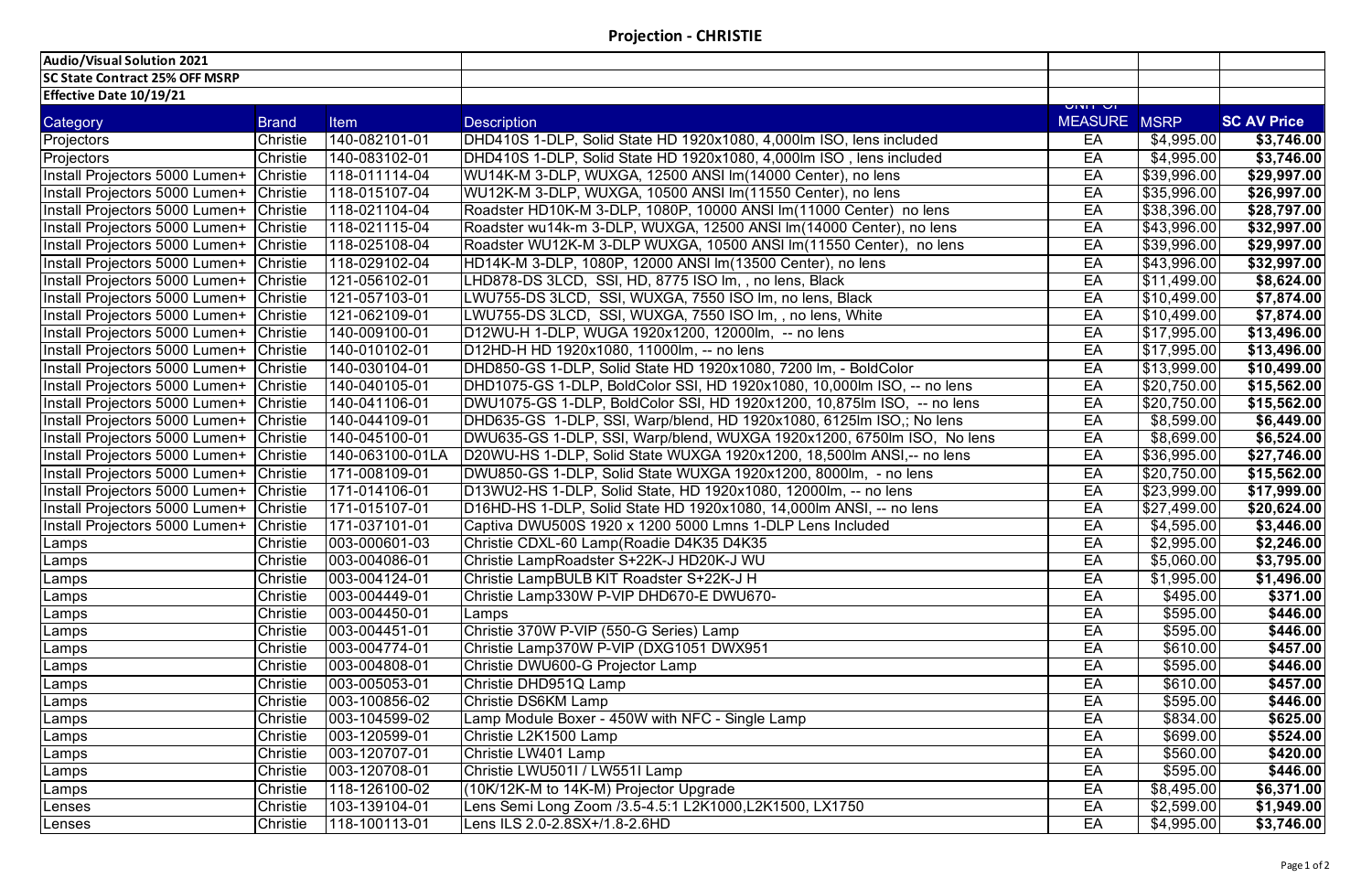**Projection - CHRISTIE**

| Lenses        | Christie | 118-100117-01 | Lens ILS 1.2SX+/1.1HD                        | EA | \$5,495.00  | \$4,121.00 |
|---------------|----------|---------------|----------------------------------------------|----|-------------|------------|
| Lenses        | Christie | 118-130105-01 | Lens ILS 0.80-1.16:1 HD                      | EA | \$9,495.00  | \$7,121.00 |
| Lenses        | Christie | 140-101103-01 | Lens 0.95-1.22 Zoom G/GS                     | EA | \$2,055.00  | \$1,541.00 |
| Lenses        | Christie | 144-103105-01 | Lens 1.13-1.31:1 (4K)                        | EA | \$9,495.00  | \$7,121.00 |
| Lenses        | Christie | 144-104106-01 | Lens 1.31-1.63:1 (4K)                        | EA | \$7,995.00  | \$5,996.00 |
| Lenses        | Christie | 144-105107-01 | Lens 1.63-2.17:1 (4K)                        | EA | \$7,995.00  | \$5,996.00 |
| <b>Lenses</b> | Christie | 144-106108-01 | Lens 1.98-2.71:1 (4K)                        | EA | \$7,995.00  | \$5,996.00 |
| Lenses        | Christie | 144-107109-01 | Lens 2.71-3.89:1 (4K)                        | EA | \$8,295.00  | \$6,221.00 |
| Lenses        | Christie | 144-108100-01 | Lens 3.89-5.43:1 (4K)                        | EA | \$10,595.00 | \$7,946.00 |
| Lenses        | Christie | 144-109101-01 | Lens 5.43-7.69:1 (4K)                        | EA | \$10,795.00 | \$8,096.00 |
| Lenses        | Christie | 144-110103-01 | Lens 0.72:1 (4K)                             | EA | \$12,995.00 | \$9,746.00 |
| Lenses        | Christie | 144-111014-01 | Lens 0.9:1 (4K)                              | EA | \$11,995.00 | \$8,996.00 |
| Accessories   | Christie | 003-005172-01 | Air filter for electronic side filter-5 pack | EA | \$200.00    | \$150.00   |
| Accessories   | Christie | 003-005173-01 | Air lamp side filter - 5 pack                | EA | \$300.00    | \$225.00   |
| Accessories   | Christie | 03-001982-54P | LAD filter - 3 pack                          | EA | \$160.00    | \$120.00   |